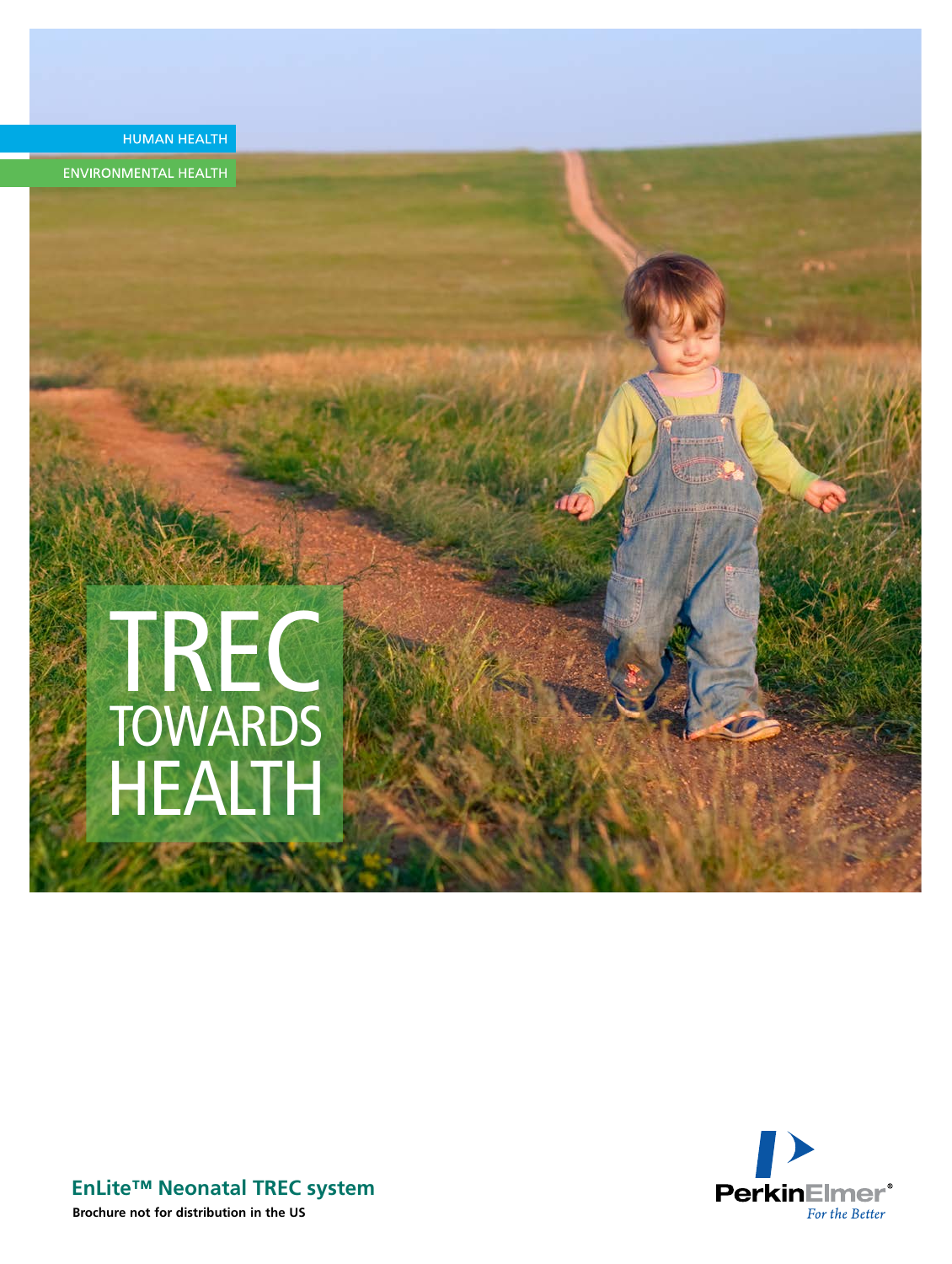### **SCID screening at the start of life**



# CE-marked solution for SCID screening

PerkinElmer is proud to introduce the first commercial TREC screening assay. The assay forms part of a complete system, CE-marked to assure safe and effective use as an aid in screening for SCID.

EnLite™ Neonatal TREC assay is a dried blood spot (DBS) assay employing PCR-based nucleic acid amplification and time-resolved fluorescence resonance energy transfer (TR-FRET) technology. Manufactured according to good manufacturing practice (GMP), the kit contains all reagents ready to use, and control and calibrator materials supplied in DBS format to make them as closely representative as possible.

#### **Why screen for SCID?**

Severe Combined Immunodeficiency (SCID) is a group of disorders characterized by a severe defect in T cell production and function. Typically, infants with SCID will die due to infection by one year of age unless the infant's immune system is restored through treatment [1].

The preferred treatment is bone marrow/ stem cell transplantation. Evidence from large case series indicates that children receiving early stem-cell transplant for SCID have improved outcomes compared with children who are treated later [2].

### **What are TRECs?**

T-cell Receptor Excision circles (TRECs) are circular DNA fragments generated during T-cell receptor rearrangement. In healthy neonates, TRECs are made in large numbers, while in infants with SCID, they are barely detectable.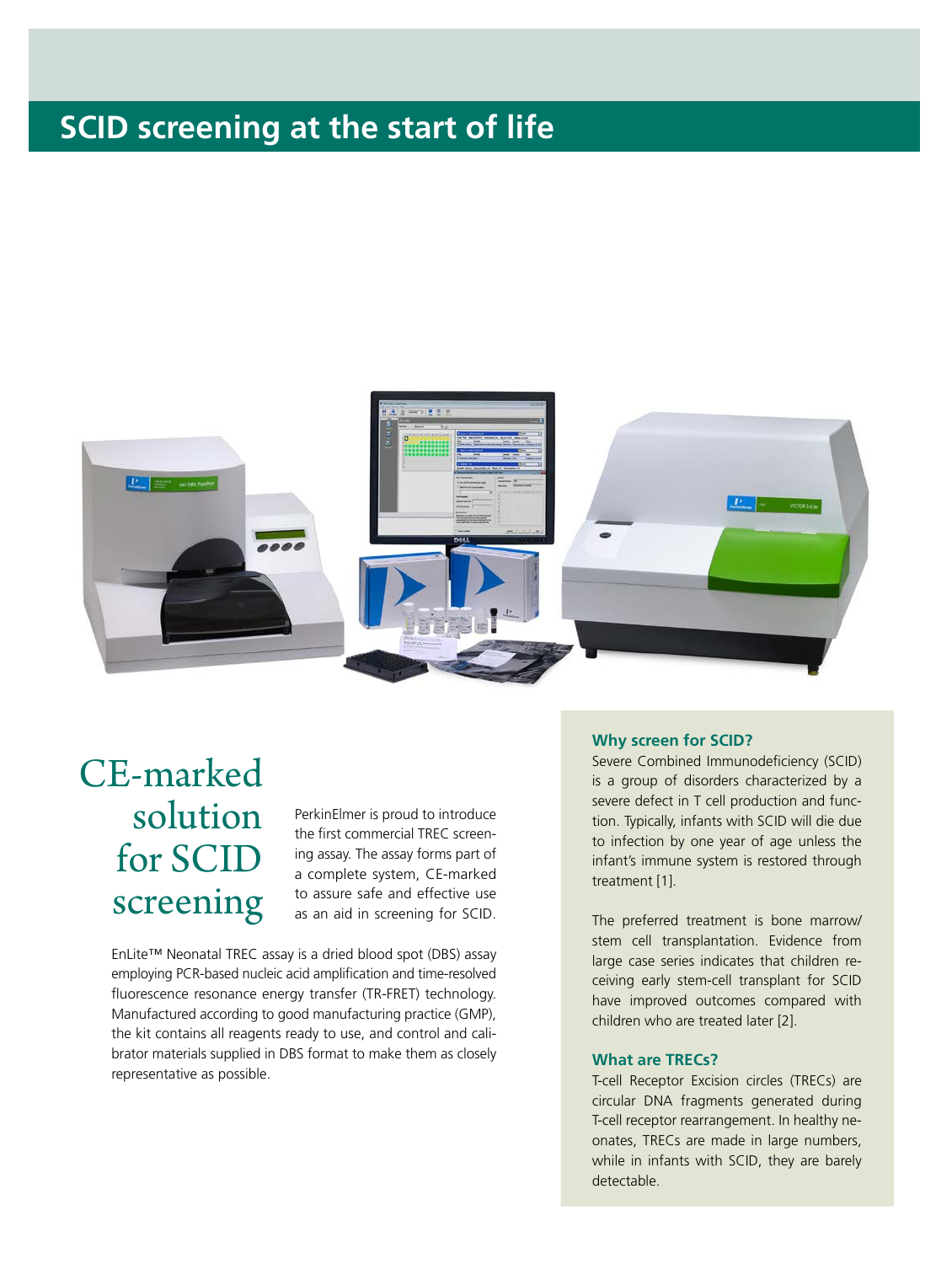

### **A complete system: products, training and back-up**

PerkinElmer, the first company in SCID screening, offers the reagents, measuring instruments and software you need. In developing its first-of-their-kind products, PerkinElmer has saved individual programs much of the work that earlier pioneering programs have had to perform for themselves. PerkinElmer has sourced and controlled the quality of all materials, observed GMP at all manufacturing stages, and met the requirements for CE certification, so that users can be confident in the products' safety and efficiency.

### **• EnLite™ Neonatal TREC assay**

EnLite Neonatal TREC is a duplex assay that detects TREC, the marker of SCID, and beta-actin, which is used as an internal control for each specimen.

### **• VICTOR™ EnLite instrument**

VICTOR EnLite is a plate-reading fluorometer employing TR-FRET to provide simultaneous detection of the assay's dual labels.

### **• EnLite Workstation software with Specimen Gate® option**

EnLite Workstation interprets the results from the instrument and provides flexible reporting options.

As well as supplying a complete product solution, we are very glad to place our expertise at your disposal in the form of training, advice and comprehensive support as you start to implement SCID screening.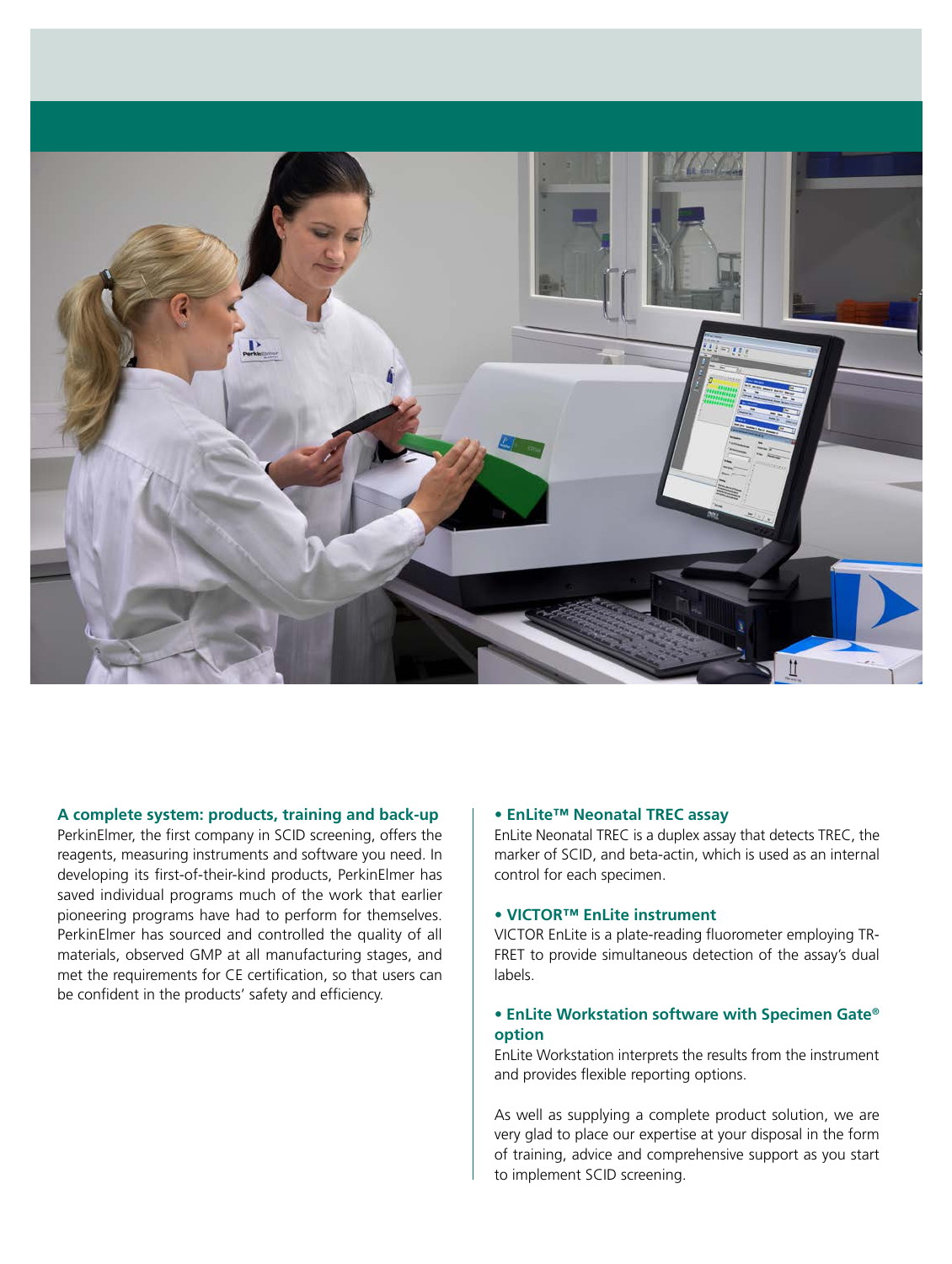### **Four steps to results**



# The practical approach to SCID screening

**PUNCHING ELUTION AMPLIFICATION MEASUREMENT** 

Starting with a dried blood spot specimen card, the assay itself has just four steps: punching, elution, amplification and measurement. There is no DNA extraction and there are no transfers. The assay is performed through the elution and amplification steps, and measured, all on the same microplate. The absence of transfers minimizes the risk to samples.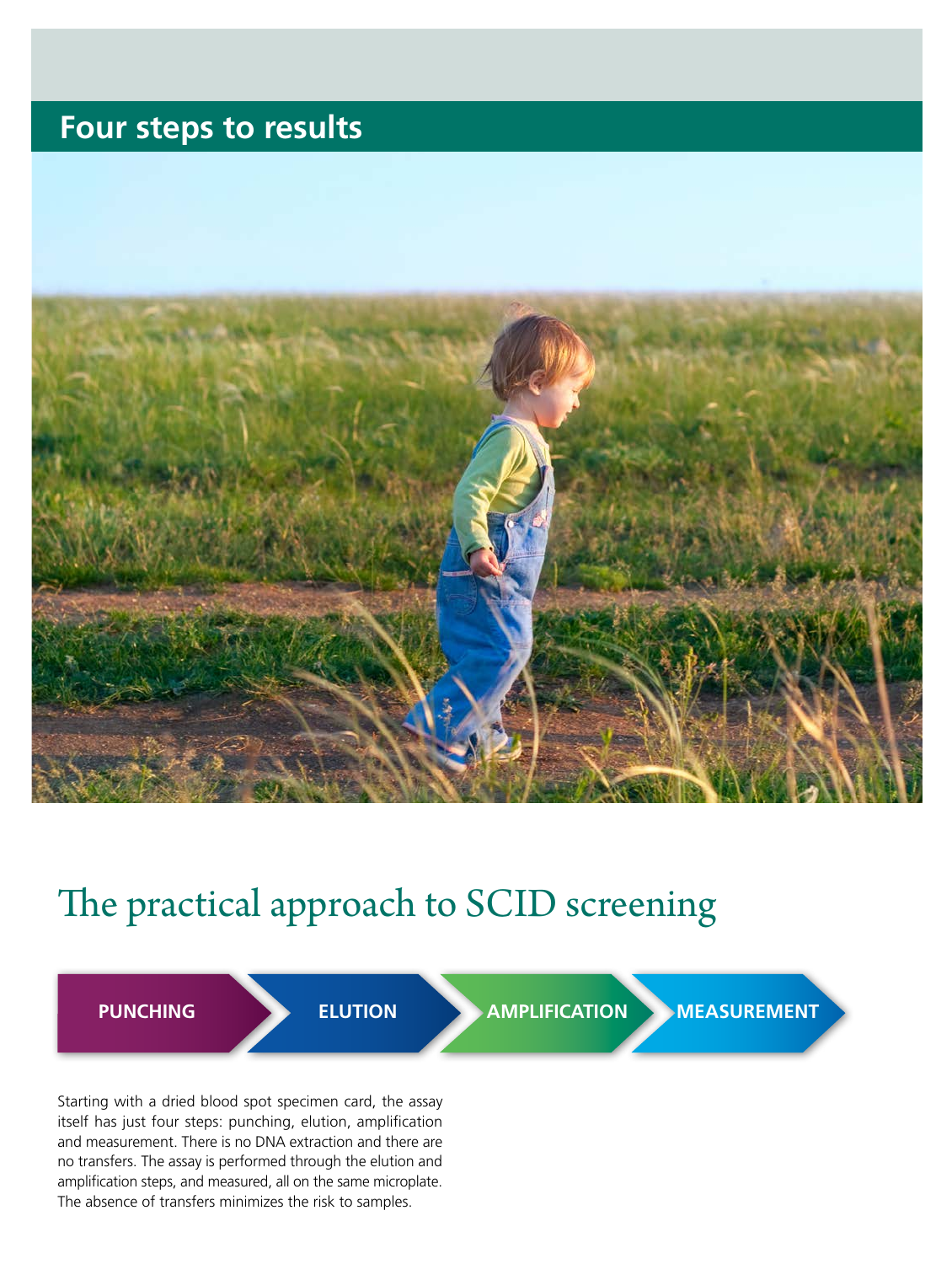### **Clear interpretation and reporting of results**

Dedicated software from the leading supplier of software for screening data management ensures easy and flexible result interpretation and reporting of results. EnLite Workstation software may be used on its own or with Specimen Gate® to allow full integration of the TREC assay into existing screening programs.

## EnLite™ Workstation software includes



**Quality control** Graphical view of data with automated QC flagging



### /3333333333111111111

### **Worksheet view of results**

Color coding makes the results easy to assimilate



**Audit Trail** A detailed history of all user actions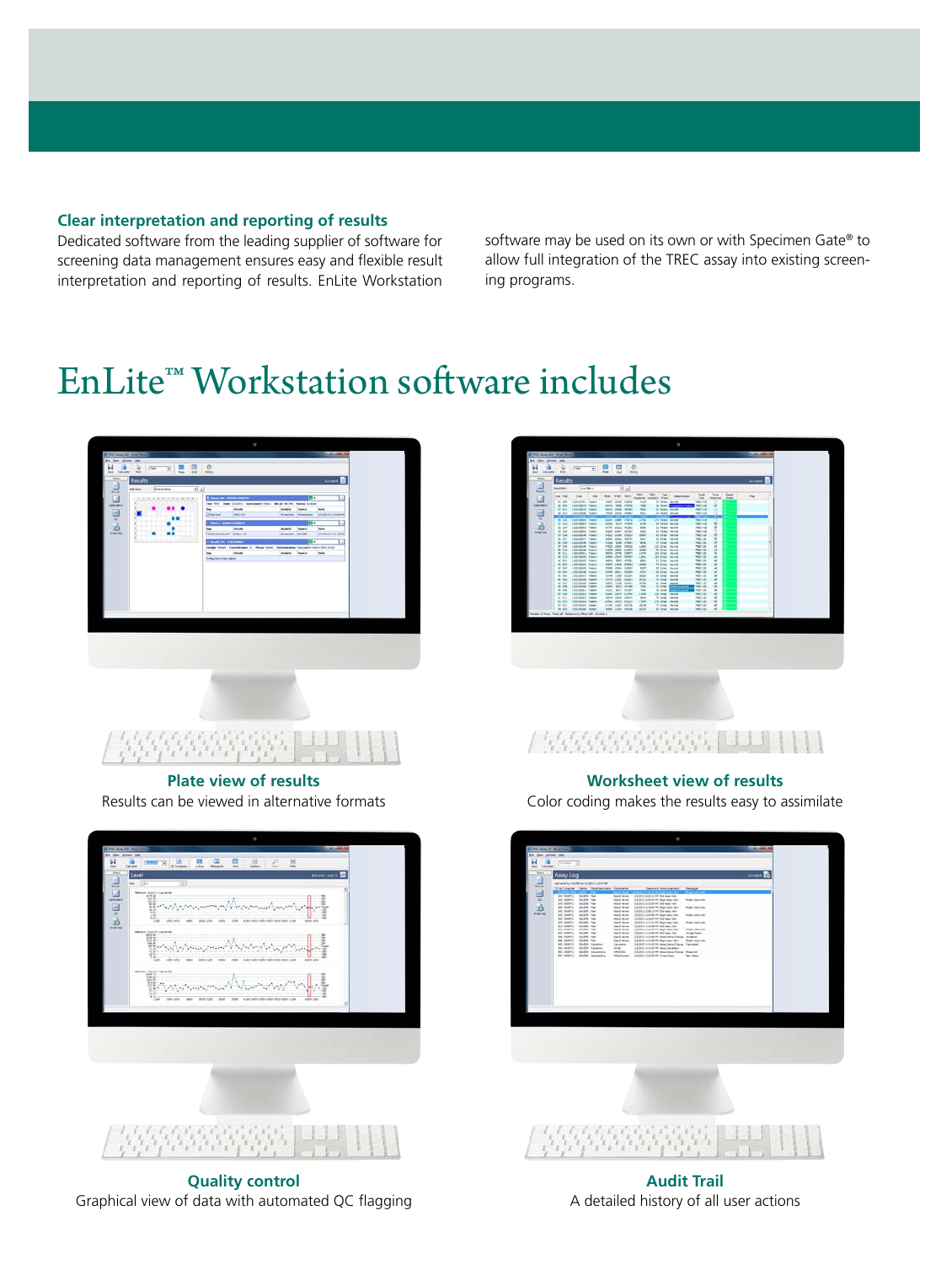### **When performance matters**

# Excellent sensitivity and specificity

### **Clear separation of at risk specimens, with few false positives**

In a recent study [3] the EnLite TREC assay was used to test over 5000 anonymous retrospective dried blood spots alongside 18 confirmed SCID positive blood spots.

All 18 SCID DBS samples were successfully identified as SCID positives in the study. The number of presumptive positives ranged from 0.04-1.00% of samples tested, depending on the TREC cut-off threshold settings.





*Histogram showing values obtained with the assay for newborn specimens using singlicate measurements. Blue indicates normal sample (n=5081), red indicates the SCID samples (n=18) [3].*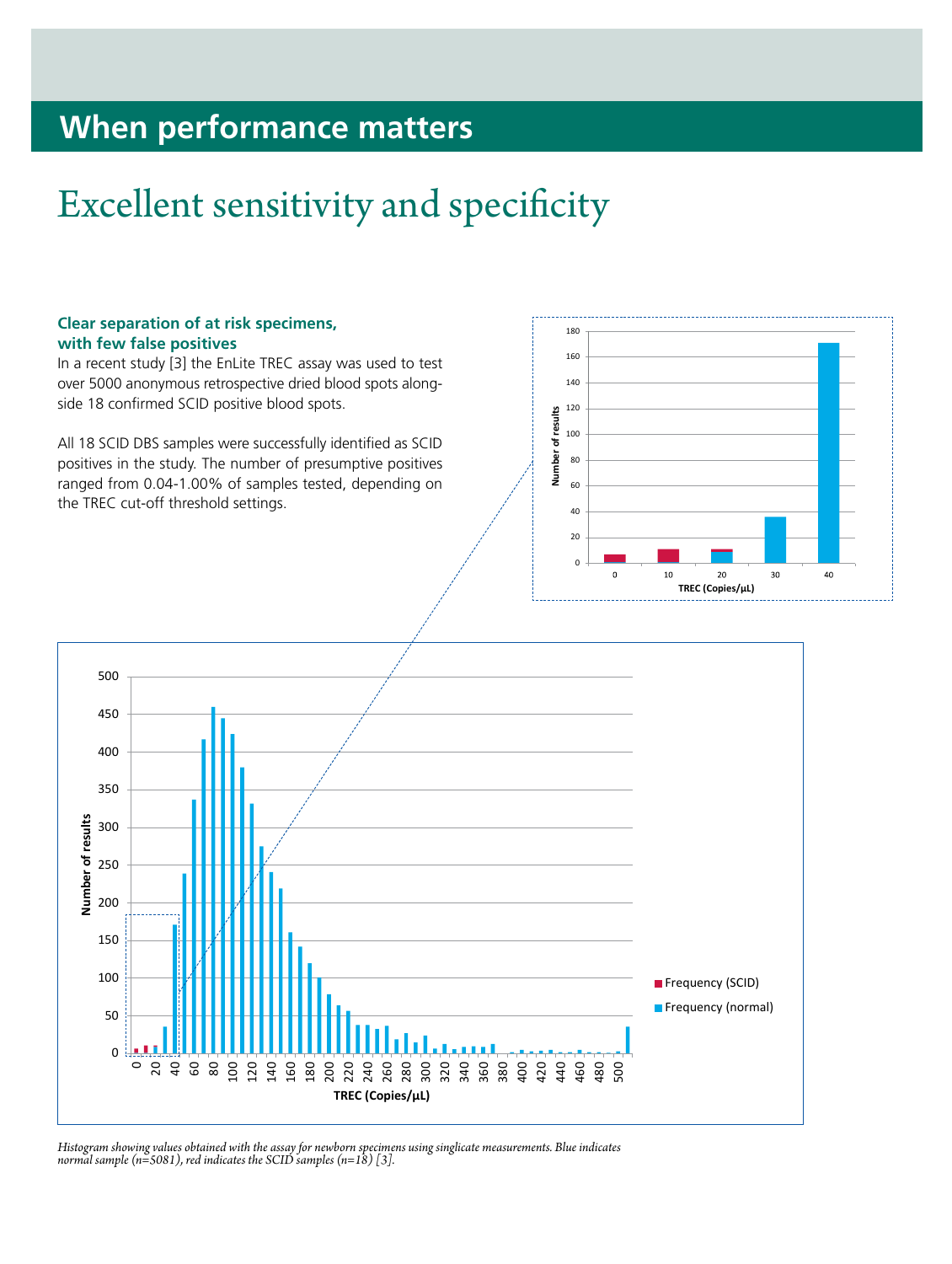In the study all the specimens were first tested in singlicate for TREC. The specimens having a low TREC value were then retested in duplicate to confirm the low TREC result. At the same time, the test results for beta-actin were compared to the cut-off to identify any specimens characterized by DNA amplification failure.

The two-round process is designed to minimize the number of false positive specimens, and also to identify specimens where amplification has failed and a new specimen is needed. The users of the product can develop their own procedures and cut-offs to best meet the needs of their screening program.



*Use of the EnLiteTM Neonatal TREC test in a two-stage procedure*